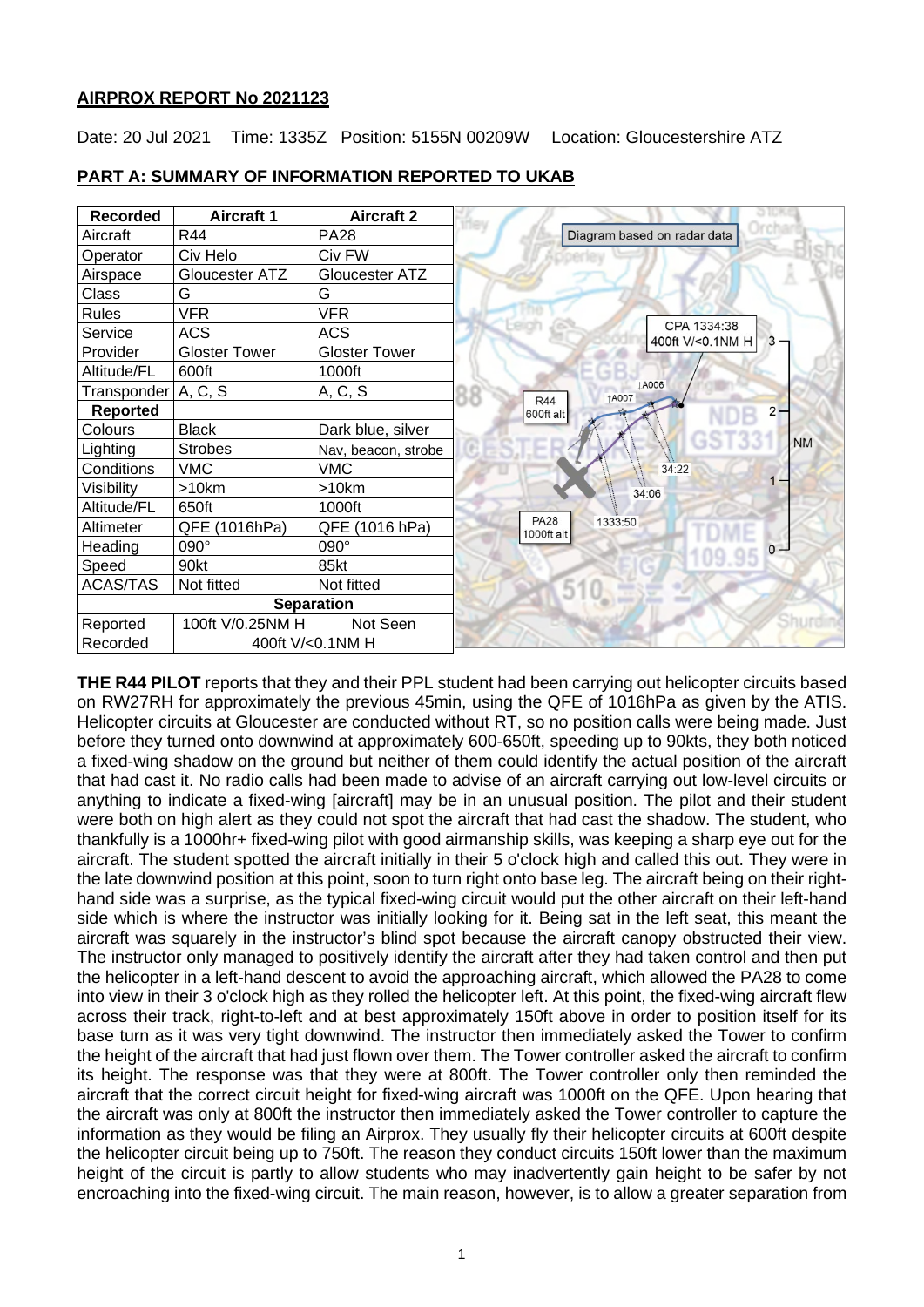the fixed-wing circuit, as fixed-wing aircraft at Gloucester are often not at the correct circuit height as has been evidenced by a previous Airprox (No 2019192) and led to the [helicopter] flying school dropping its standard circuit height to 600ft. They do, however, have to climb to 700-750ft in order to carry out certain exercises such as fan stops and engine-off landings. There is also no official published pattern to fly for either fixed-wing or helicopters. Home-based operators generally fly a similar pattern to each other but it varies based on aircraft type and the PIC. There is no official published pattern despite a steering committee by the airport to create one started approximately 3yrs ago with no progress made. The instructor's view is that it is very unusual that an airfield as busy as Gloucester would have no official circuit. With the aircraft 200ft lower than it should have been at 800ft, and their maximum height in the circuit being 750ft, that means that the separation could easily have been a mere 50ft, and even less if the 750ft height was not kept by a student in training. They would rate the potential for collision in this instance to have been 'High' because, without the airmanship skills of their PPL student and their ability to maintain height, this could very easily have ended in a collision or a proximity of a mere 50ft and they do not believe that the fixed-wing [pilot] was aware of them at any point until after they reported that [the fixed-wing aircraft] had flown over them.

The pilot assessed the risk of collision as 'High'.

**THE PA28 PILOT** reports that they were flying with a colleague, returning from [name of airfield supplied] and, with 20 miles to run, received the ATIS. They then called Gloster and requested an early direct downwind join to RW27RH. This was refused, and they were ordered [to join via the overhead at] '2000ft'. They responded confirming a standard overhead join. Following the descent, the crosswind was flown marginally above 1000ft on the given QFE. The radio was quite busy all this time. They turned onto downwind at 1000ft and remarked to their colleague that it was imperative to maintain an accurate 1000ft, particularly as this had been firmly discussed with their CFI during their check ride in Spring 2020. From the radio transmissions, they were aware that there was a helicopter in its circuit below them, although they were unable to see it. They were not especially perturbed as they were aware that the helicopter circuit was 250ft below them. Tower then advised that they were No 2, and they replied that they were visual with No 1. Subsequently, late downwind, they saw [the aircraft ahead] low over the threshold and landing. They turned appropriately on to right base for RW27 in customary fashion and, shortly after their left wing was 'covering' GCHQ, they turned right on to final RW27 for the usual uneventful descent onto the 'piano keys', with a marginally late landing clearance call from the Tower. Both they and their colleague are surprised at this 'outcome' and would be interested to know just where an Airprox is supposed to have occurred.

**THE PASSENGER IN THE PA28** reports that they were in the right-hand seat of the PA28. They were returning from [name of airfield supplied] inbound to Gloucestershire. On initial contact, they were given a standard overhead join. QFE 1016hPa was set and they commenced an overhead join. After descending deadside and turning crosswind they observed a helicopter well below, apparently having lifted-off and heading north. Turning downwind at 1000ft, they were advised that they were No 2 to land. They believe there was a third aircraft just joining overhead. The PIC confirmed that they had No 1 in sight and turned onto right base for RW27RH. They could see that No 1 was about to touch down and could not see any other traffic, so [the pilot] continued to final and to land on RW27. The radio seemed very busy. They talked to three different controllers from initial contact to clearance to taxi from the pumps to the parking on the apron.

**THE GLOSTER TOWER CONTROLLER** reports that, at 1335, [the pilot of] a Robinson R44 within the helicopter circuit declared wishing to file a report of an Airprox with a Piper Cherokee PA28 in the fixedwing circuit, RW27RH, late downwind position. [The PA28 pilot], who had not yet contacted Tower and had not reported "overhead", nor "descending deadside", made their first call to the Tower frequency (122.905MHz) when late crosswind, turning downwind. All along, the Tower ATCO, ATS assistant and APP ATCO were trying to establish which 4th aircraft was seen to be coming from 2NM NW to the overhead at the same time as 3 others were also joining overhead. The aircraft carried on to the overhead whilst another one was already on deadside descending, and one other (a student) approaching the overhead from 1.5NM east. They tried to establish the identity of the aircraft, but only managed to read the registration when it was late deadside, turning crosswind, at which point it was then transferred from the APP frequency (128.555MHz) to the Tower frequency. At 1333, the Tower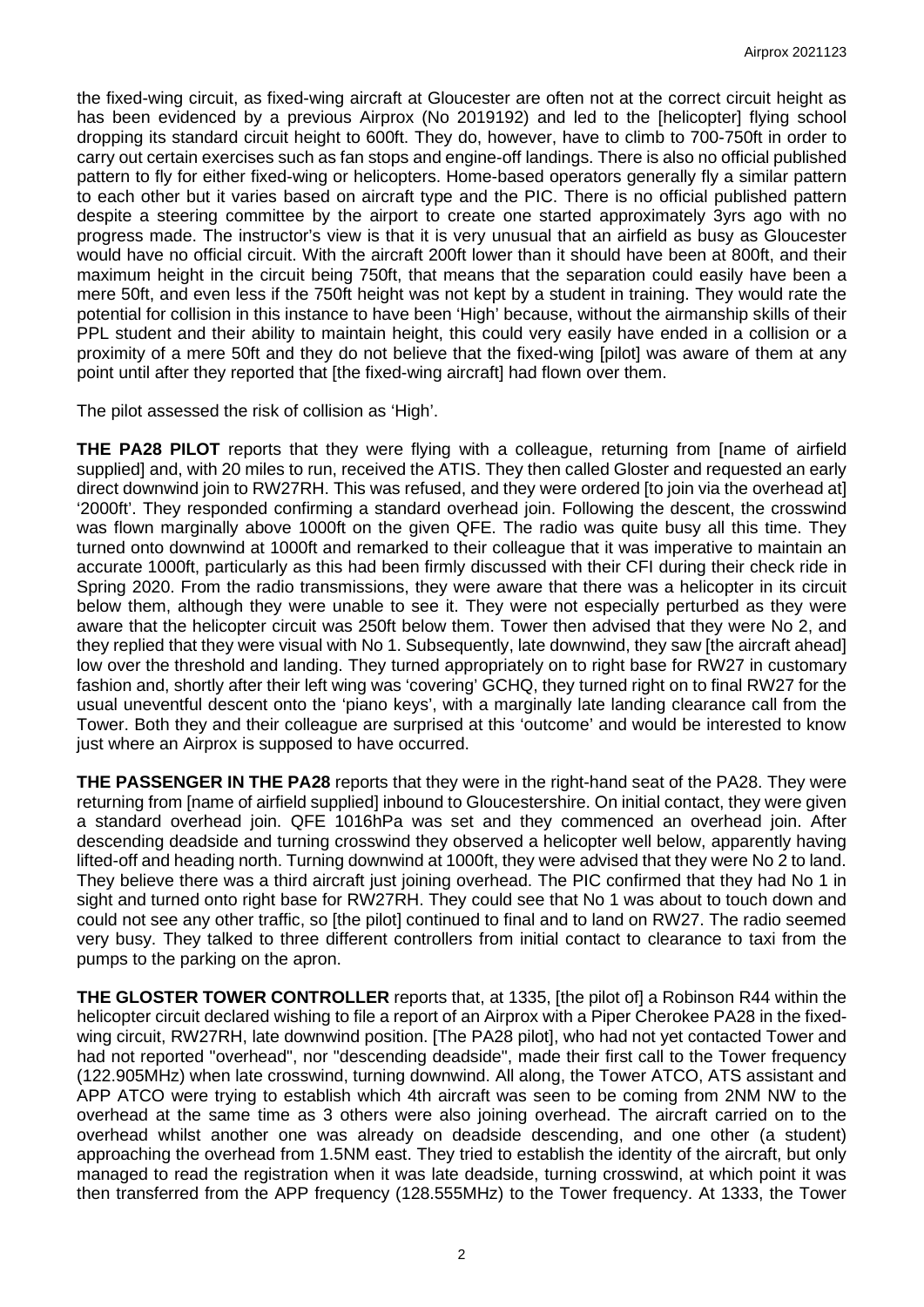ATCO established communications with [the PA28 pilot] as the aircraft was late crosswind, turning right downwind for RW27, at which time they were instructed to "*report final number 2 follow a DR40 on base leg*", which the PA28 [pilot] read back correctly. At 1335, [the R44 pilot] flying within the helicopter circuit requested the level of the aircraft above them, to which the Tower ATCO asked [the PA28 pilot] to "*report your level*"; [the PA28 pilot] replied "*800ft*". The Tower ATCO then reminded [the PA28 pilot] "*fixed-wing circuit level is 1000ft, and helicopter circuit not above 750ft QFE*". [The R44 pilot] then straightaway reported (twice) that they would be filing a report of an Airprox with the PA28 upon completion of the helicopter circuit. The Tower ATCO acknowledged the request with "*Roger*".

## **Factual Background**

The weather at Gloucestershire airport was recorded as follows:

METAR EGBJ 201320Z 29005KT CAVOK Q1019= METAR EGBJ 201350Z 30005KT 230V340 CAVOK 30/16 Q1019=

## **Analysis and Investigation**

#### **Gloucestershire Airport**

The first call from [the PA28 pilot] (1322) was 15 miles (west) for joining instructions, requesting direct downwind for RW27. The APP controller gave a standard overhead join for RW27 but to report at five miles for a possible direct join. At the time (1328) that [the PA28 pilot] reported five miles, other joining traffic also called and was instructed to "standby, controller handover". It appears that [the PA28 pilot] was not transferred to Tower at this point as the next transmission on APP was to query [the PA28 pilot]'s position, to which they replied "*in the overhead, turning downwind*". They were promptly transferred to TWR.

On TWR, the first contact was from [the R44 pilot] who (at 1334:50) said *"[R44 c/s], can I take the height of that (traffic) downwind in the circuit?*" TWR queried the level, to which [the PA28 pilot] said "*800 feet, turning base leg*". As reported, the TWR controller reminded [the PA28 pilot] of the correct circuit height for fixed-wing and rotary traffic. At 1335 [the R44 pilot] stated their intention to file an Airprox and re-iterated this at 1337 after [the PA28] had landed.

The first issue that was highlighted here is that [the PA28 pilot] was not transferred to Tower until very late and already within the fixed-wing circuit. The call at 5NM was missed but, after listening to the recordings, it could have been quite easy to have done so; there was also a controller handover in progress which may have compounded the situation slightly. Normally, traffic for an overhead join is transferred at 3NM, not 5NM which again might have been slightly confusing. It is unknown why the pilot of the PA28 did not make any further transmissions or query if they could get a direct join or if they should just continue with the overhead join. However, whilst this call was missed, it is not believed to be a contributory factor for the Airprox. What was of initial concern was that the ATCO report stated that 4 aircraft were joining overhead, it is however noted on the debrief that there were only 2 routing to the overhead, one deadside and one crosswind. The PA28 was believed to be the 4th aircraft joining from the NW which was unknown traffic at the time. This is also not believed to be a contributory factor.

The Airprox is believed to have occurred on the base leg due to the pilot of the PA28 descending below the prescribed 1000ft to 800ft. The R44 pilot was contacted following the Airprox and they had stated that if they had been at 750ft then it could have been much more of an issue, a common concern for this operator. It is unknown if the pilot of the R44 had to take any avoiding action. Whilst there were a few points raised on the lead-up to the Airprox which have been dealt with at unit level, the ultimate contributory factor was the level of the PA28 in the circuit. This has been raised before and the unit has considered many different options to try and alleviate the problem. Some options include raising the fixed-wing circuit height, putting a descent restriction on deadside descending traffic and imposing specific tracks across the ground for fixed-wing and helicopter operators to fly, all of which come with advantages and disadvantages. Immediately following this Airprox, a safety bulletin was sent to all operators reminding them about the importance of height keeping in the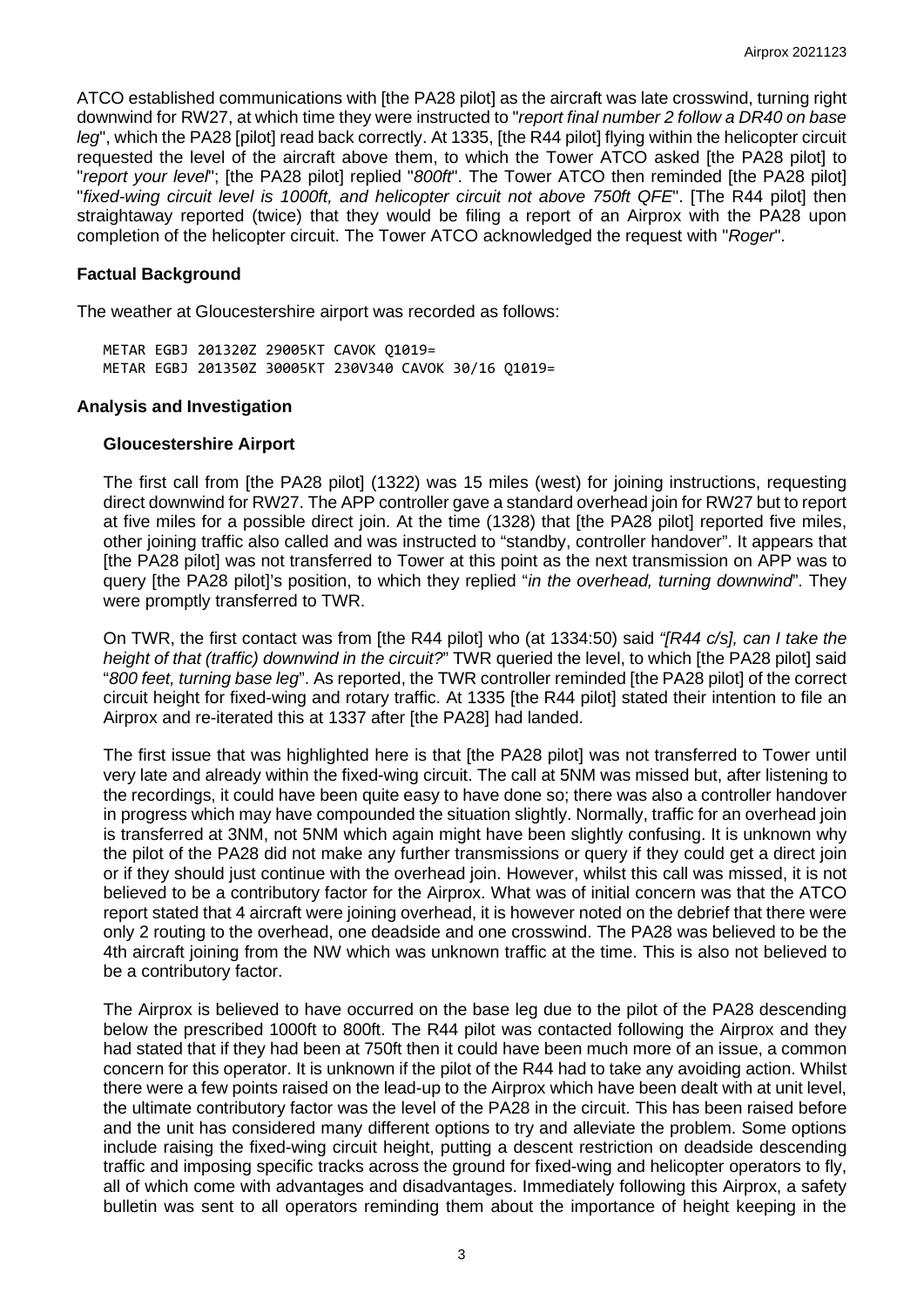circuit, amongst other safety-related items. It is the intention to try and re-engage the fixed-wing and helicopter operators to see if any other ideas can be brought to the table to try and increase safety assurance in this area without impacting on the risk to safety in other areas.

# **CAA ATSI**

The R44 [pilot] was conducting circuits in the helicopter circuit at Gloucestershire Airport based on RW27RH. The PA28 [pilot] was returning from a VFR flight to [name of airfield redacted] to land at Gloucestershire. ATSI had access to area radar recordings, Gloucestershire ATC RTF recordings for Approach and Tower, reports from both pilots, the Tower controller and a unit investigation report. Aircraft levels in the radar replay snapshots are displayed as a Flight Level. The datum used in this report is the threshold elevation for RW27 which is 87ft. The difference between FL and the system QNH is 162ft, therefore the aircraft heights within the screenshots can be taken as 100ft above the aircraft indicated levels.

At **1322:28** the PA28 [pilot] called the Gloucestershire Approach controller, reporting 15NM to the west and requesting a direct join for downwind RW27RH. The controller acknowledged the call, requested their range again, advised that it was a Basic Service and then instructed the pilot to standby as they would call them back shortly. The controller then dealt with another inbound aircraft, transferring them to the Tower, and then a helicopter transit leaving the frequency. [The pilot of] another aircraft, a DR40, then called for join. The controller did not answer this call but went back to the PA28 [pilot] to pass Traffic Information on that DR40 believed to be ahead of the PA28, which was acknowledged by the pilot. At **1324:38** an outbound PA18 called the Approach controller and a Basic Service was agreed. Then, between **1325:10** and **1326:00**, the Approach controller entered into a discussion with the pilot of a transiting helicopter, about flying through the instrument approach area. (The pilot had previously reported leaving the frequency but was found to still be monitoring it).

At **1326:20** the DR40 [pilot] called again, reporting at 5 miles, and advising that they were still waiting for joining instructions. The Approach controller passed the DR40 pilot Traffic Information on the outbound PA18 and then instructed them to join downwind right-hand for RW27. The DR40 pilot requested an overhead join instead, and so was instructed to make a standard overhead join for RW27RH. The DR40 pilot was then transferred to the Tower (Figure 1).

At **1326:45** the Approach controller passed Traffic Information to the outbound PA18 on the inbound DR40 (but not the following PA28). At **1327:06** the Approach controller instructed the PA28 [pilot] to make a standard overhead join for RW27 and to report with 5 miles to run, advising that they might still be able to clear them for a direct right-hand downwind join. The PA28 pilot replied; "*roger that, standard overhead left, otherwise right. Currently about five miles to the west of you*" (Figure 2).



Figure 1 – 1326:20 Figure 2 – 1327:06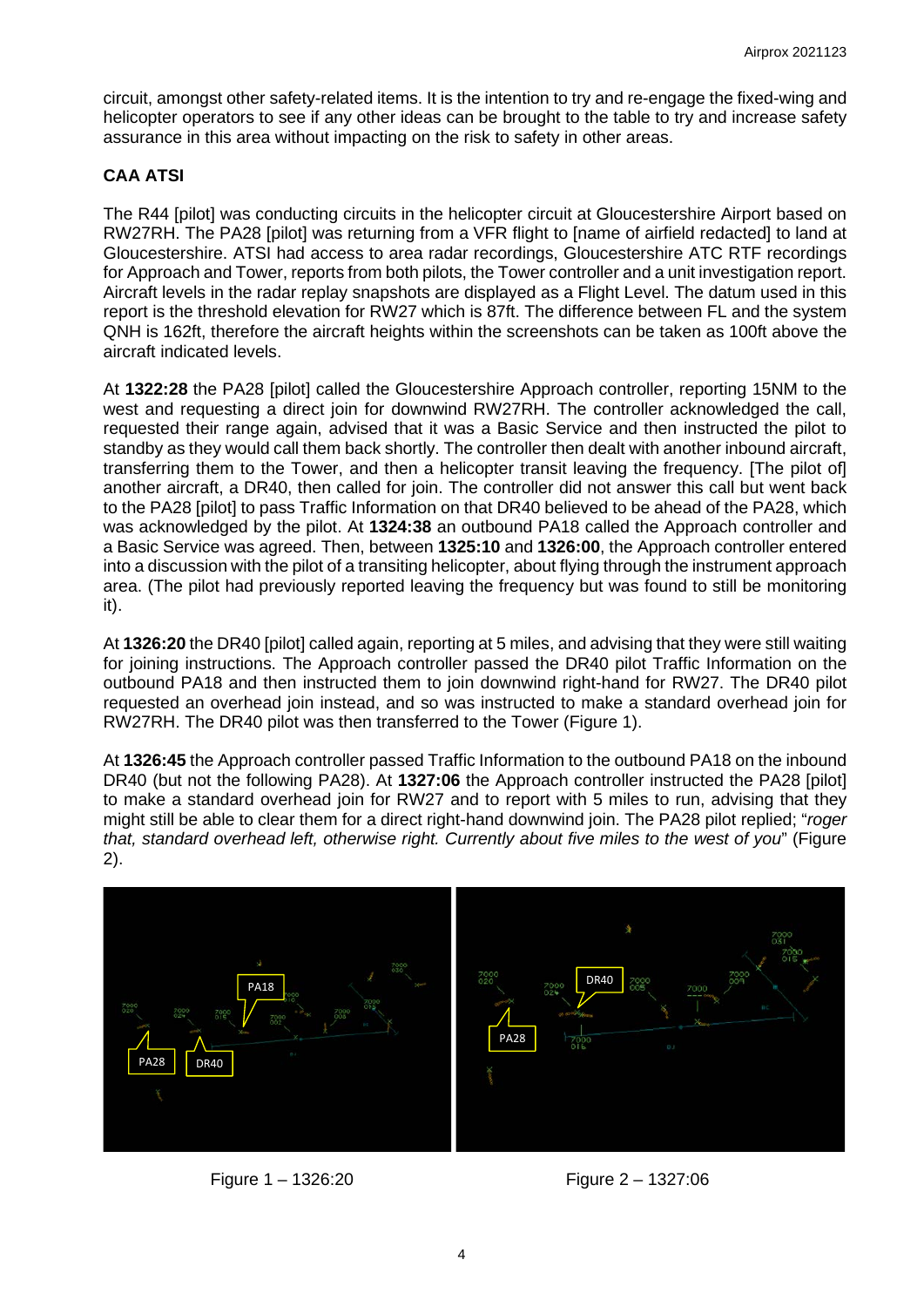The controller did not acknowledge the 5-mile call by the PA28 [pilot] nor clarify the pilot's readback as [the pilot of] another PA28 (PA28(1)), inbound from the NE, called. The PA28(1) [pilot] reported at 5 miles, was passed Traffic Information on the transiting helicopter, the fixed wing circuit at the airfield and the DR40 inbound from the west and was then transferred to the Tower.

At **1328:30** another DR40(1) [pilot] called and was told to standby "*due controller handover*". However, the outbound PA18 [pilot] then reported going en-route which was acknowledged by the first controller.

Meanwhile, with the Tower controller was an aircraft lined-up for departure, the PA28(1) inbound from the north-east holding in an orbit (as instructed by the controller) and the first DR40 transferred from Approach earlier which was routing though the overhead. At **1330:08** the Tower controller passed Traffic Information to the departing aircraft on the DR40 in the overhead, the second DR40(1) inbound from the west (still on the Approach frequency), and the active helicopter circuit before then clearing them for take-off. The DR40 [pilot] reported on the dead-side and was passed Traffic Information on the departing aircraft and instructed to report downwind. The PA28(1) [pilot], orbiting to the NE, reported their orbit complete and was instructed to report in the overhead and before descending.

On the Approach frequency there had been no further calls until **1330:25** when the DR40(1) [pilot] called again, advising they were 4 miles west for an overhead join. The new Approach controller acknowledged this, passed Traffic Information on the PA28 ahead of them and instructed them to route for a standard overhead join for RW27RH. This was read-back by the pilot who reported approaching 3 miles. The controller advised that both the fixed-wing and helicopter circuits were active and transferred them to the Tower (Figure 3).







At **1332:08** the Tower controller asked the PA28(1) [pilot] if they were "*in the overhead, or just about 1 mile to the east of the field?*" The pilot reported "*just about to become overhead*". Then, at **1332:24**, the PA28(1) [pilot] reported in the overhead and was instructed to report descending on the deadside (Figure 5). At **1332:40** the Tower controller again asked the PA28(1) [pilot] to confirm their position as now being on the deadside, which was confirmed by the pilot. Five seconds later, on the Approach frequency, the PA28 [pilot] reported in the crosswind position. Having missed the callsign of the PA28, the Approach controller asked the aircraft calling to repeat their call, but there was no response. At **1333:05** the Approach controller asked the PA28 [pilot] to report their range (Figure 6).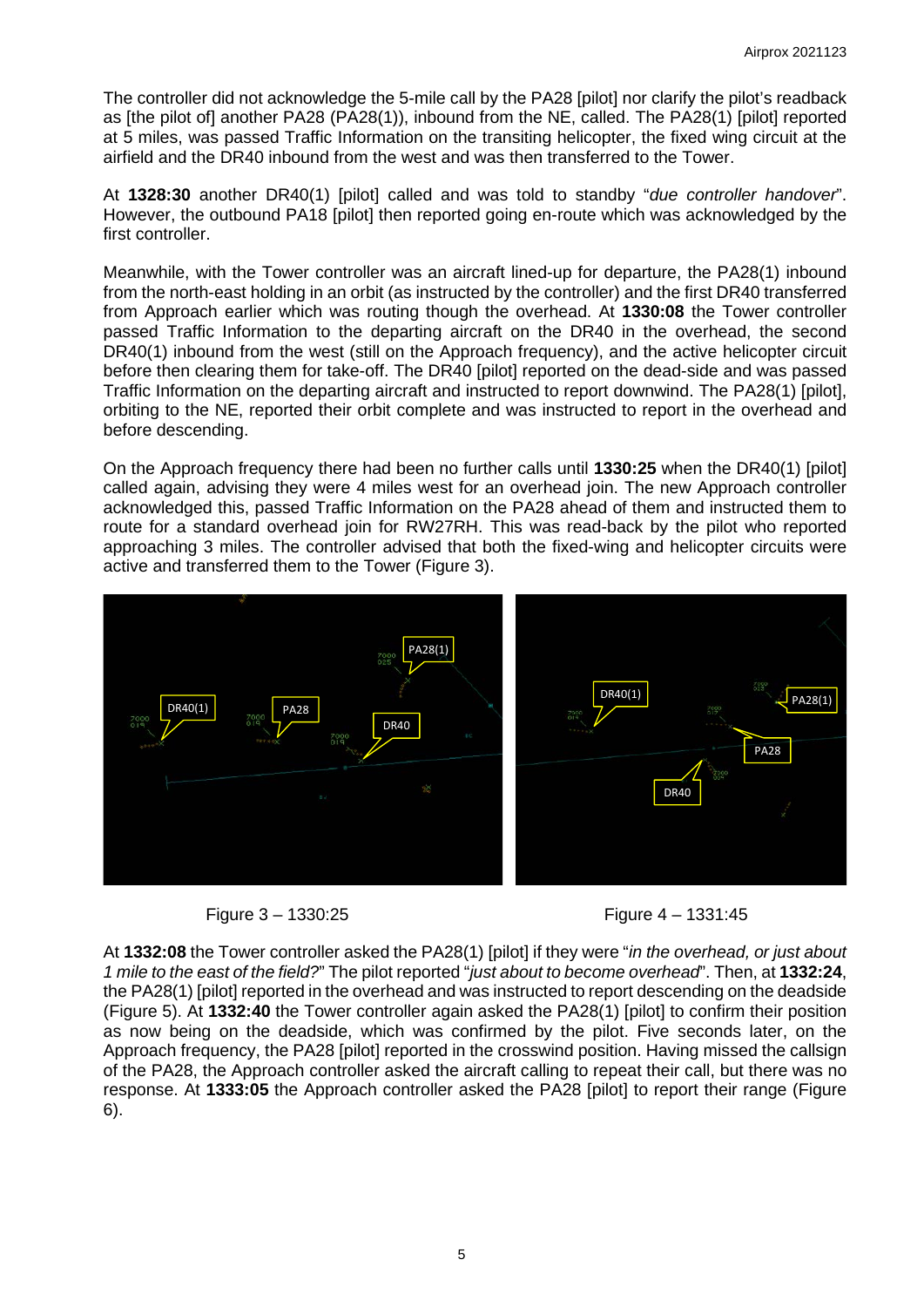





The PA28 pilot reported "*in your overhead and turning into the downwind for 27*". The Approach controller replied "*you were asked to report at 5 miles, I need to transfer to Tower, they've got other traffic. Keep a good lookout, there's traffic in the circuit – contact Tower* (freq)". The pilot replied "*er keep a good look-out. We were already in the circuit*."

Having previously reported downwind at **1332:48** on the Tower frequency, the DR40 pilot had been advised by the Tower controller that they were Number 1 and had been instructed to report final. Then a further departing aircraft was cleared for take-off, having received Traffic Information on the two PA28s, reported as descending on the deadside. At **1333:20** the Tower controller asked the DR40(1) [pilot] if they were crosswind. The pilot replied, "*negative, we're just in the overhead on the live side, shortly to turn deadside*".

Note: At this point the R44 was observed on the Area Radar replay to be airborne in the helicopter circuit and to the north of the PA28.

The Tower controller advised the DR40(1) pilot that there was a PA28 descending on the deadside and instructed them to also report descending on the deadside. The pilot of the DR40(1) reported being visual with that traffic. At **1333:40** the pilot of the PA28 made their first call on the Tower frequency with their abbreviated callsign only; "*downwind now for 27*" (Figure 7). The Tower controller advised them that they were Number 2 and to follow the DR40 turning base. The PA28 pilot reported having that traffic in sight. At **1334:15** DR40(1) [pilot] reported descending deadside, adding that there was glider activity in the overhead at 3000ft (Figure 8).



Figure 7 – 1333:40 Figure 8 – 1334:15

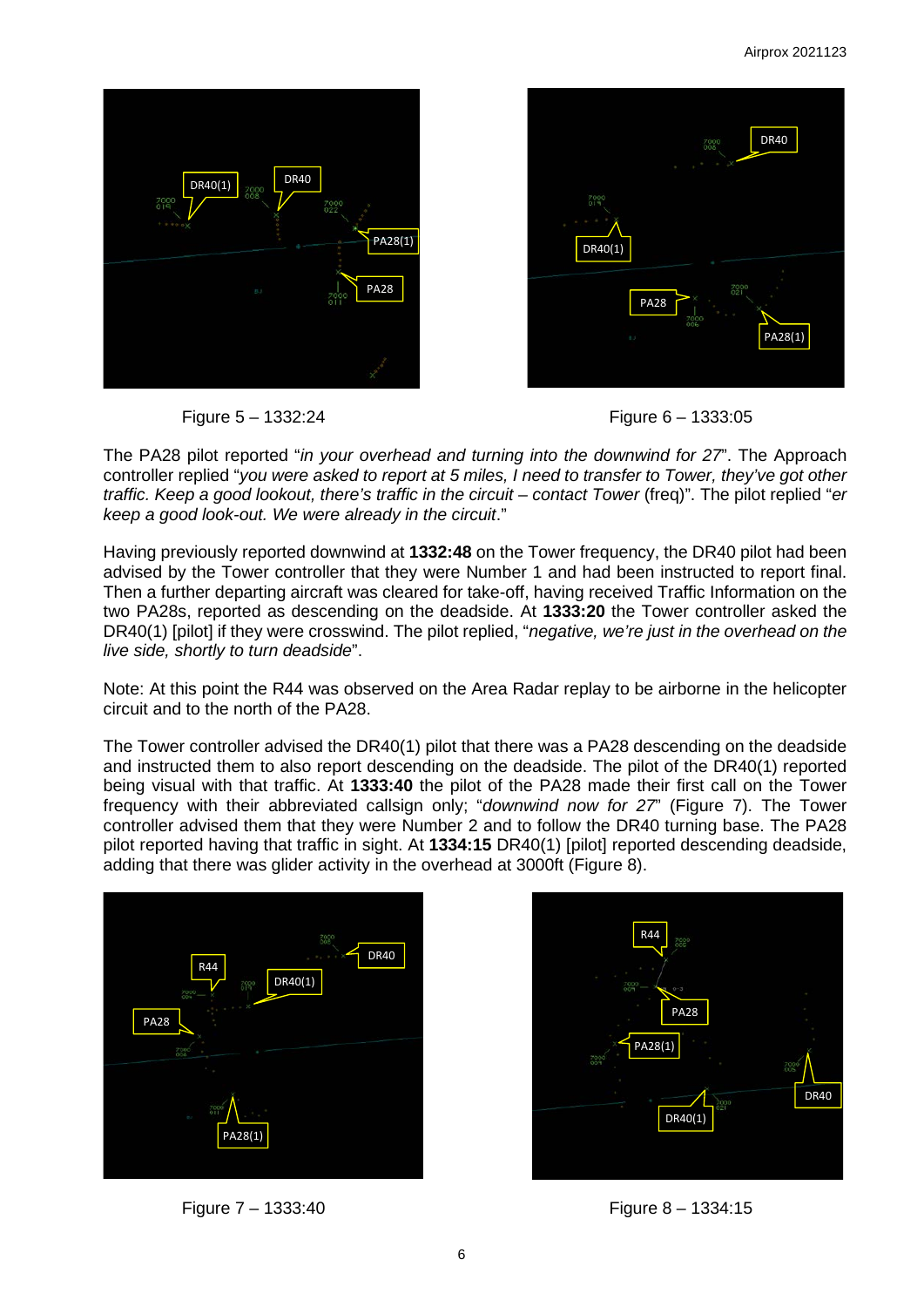At **1334:37** the pilot of the R44 in the helicopter circuit asked; "*can I take the er height of that one above us in the er circuit?*". CPA occurred at **1334:38** with the aircraft separated by less than 0.1NM laterally and 400ft vertically (Figure 9). At **1334:54** the Tower controller requested the PA28's level which was reported as 800ft. The Tower controller reminded them that the fixed-wing circuit level was 1000ft and the helicopter circuit "*not above 750 QFE*".



Figure 9 – 1334:38 – Radar CPA

The Gloucestershire Tower controller was providing an Aerodrome Control Service and the Gloucestershire Approach controller was providing an Approach Control Service or Basic Service. Both controllers are co-located in the Gloucestershire tower, with the Approach controller sitting to the right of, and at right-angles to, the Tower controller, facing up the RW27 final approach. There is a primary radar available for use as an ATM in the tower.

According to the unit MATS Pt 2, the standard join for fixed-wing aircraft is via the overhead, although direct downwind joins can be accommodated. [Pilots] are expected to have established communications with Gloucestershire ATC at least 5 minutes before their ETA for the overhead and no closer than 5 miles. The preferential circuit direction for RW27 is right-hand for noise abatement. Fixed-wing circuits are to be flown at 1000ft QFE, based on the RW27 threshold QFE. Helicopter circuits are flown parallel to, and inside, the fixed-wing circuit, to a maximum level of 750ft, again based on that threshold QFE. Helicopter circuits are flown autonomously with no calls being made, and pilots maintaining a listening watch on the Tower frequency.

Whilst there were a number of issues relating to the integration of the PA28, the Airprox between the R44 and the PA28 appears to have occurred due to the low level of the PA28 in the circuit. Both a readback made by the pilot of the PA28 at **1327:06** in response to the Approach controller's instruction to route to the overhead to join; "*roger that, standard overhead left, otherwise right, currently about five miles to the west of you*", and then the initial pattern and descent profile flown by the pilot, appear to suggest that the pilot might have been disorientated, and initially positioning for a different runway, in this instance downwind right-hand for RW09. This thinking was further reinforced by the pilot reporting crosswind after they had just crossed the approach lane for RW27 and were deadside, and again when the aircraft was observed as descending to as low as an indicated height of 600ft when south of the climb-out lane for RW27. It was then observed to have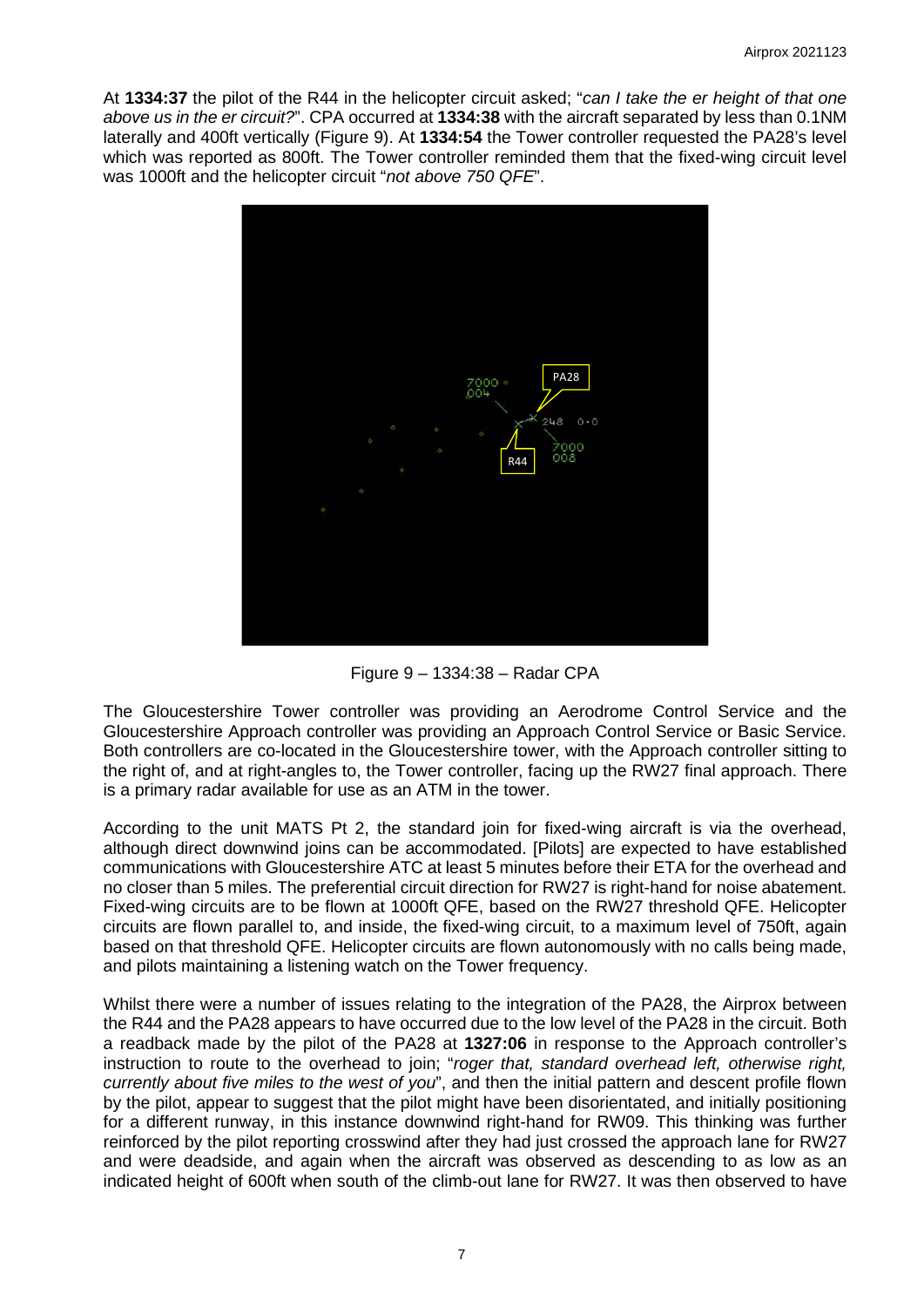climbed to 800ft as it flew through the RW27 climb-out lane, possibly as a result of the pilot realising their error.

When the first Approach controller passed relevant Traffic Information to the departing PA18 pilot, they omitted information on the position of the PA28. When the PA28 pilot responded to a subsequent request for a position report that they were 5 miles west, the Approach controller did not acknowledge this report. After the change of Approach controller, the second Approach controller asked the PA28 pilot for a position report and the pilot responded that they were in the overhead. The response from the controller would indicate that they were taken aback by this and immediately transferred the pilot to the Tower frequency. This may indicate that neither of the Approach controllers had fully assimilated the position of the PA28 until after it was in the overhead.

Prior to the PA28 [pilot] arriving on the Tower frequency and the Tower controller being aware of the presence of the PA28 in the circuit, they had twice queried the position of the PA28(1). It may be that the controller had the PA28 in sight and not the PA28(1) and was having difficulty correlating what they could see with the position reports being provided by the PA28(1) pilot.

The opportunity for the Tower controller to spot and rectify the lower-than-normal circuit level and positioning of the PA28 may have been lost due to the very late transfer of control of the PA28 from the Approach frequency. The Approach controller had entered into a conversation with a transit helicopter at a time when other aircraft were inbound to the airfield, and this may have distracted them. The pilots of at least 3 aircraft, including the PA28, received delayed joining instructions as a result of this conversation and a subsequent controller changeover. As such, the PA28 [pilot] entered the airfield overhead whilst still on the Approach frequency. It is not mentioned in the unit investigation report what coordination was taking place between the Approach and Tower controllers, nor the contents of the handover between the two Approach controllers. The presence of the second PA28(1) may have further compounded both Tower and Approach controllers' confusion as to which aircraft was which.

According to the unit MATS Pt 2 transfer of an inbound VFR flight for:

*a) Overhead joins and standard helicopter arrivals should be transferred to ADC when 'field in sight' and prior to ATZ entry, but at not more than 3 NM.*

According to the MATS Pt 2, the Approach controller is responsible for, amongst other things:

*b) Ensure that arrivals are spaced to allow not more than two aircraft to enter the overhead simultaneously. Additional joining flights should be staggered, integrated for direct joins or held off as necessary;* 

*c) Advise ADC of the number and tracks of pending overhead joins;* 

*d) Co-ordinate 'direct' joins as appropriate, when requested by pilots or when direct integration may be operationally advantageous;*

*e) Advise joining aircraft of the activity of fixed-wing/helicopter circuits prior to transfer to ADC;*

The pilot of the R44 who was instructing an experienced fixed-wing pilot reported having been in the circuit for a while, and their first indication that another aircraft was in their vicinity was seeing a shadow on the ground. The student pilot spotted the PA28 in their 5 o'clock position and the instructor, having already taken control, made a descending turn to the left, estimating the PA28 to be 150ft above them. The pilot of the PA28 reported that they were aware of the helicopter circuit being active but did not see the R44. Their passenger reported seeing a helicopter apparently departing to the north whilst they were in the crosswind position. The report filed by Gloucestershire ATC stated that during the whole of this period both Tower and Approach controllers were trying to identify one of the aircraft in the overhead.

The Gloucestershire ATC unit investigation was filed by email to UKAB. It highlighted the delayed transfer of the PA28 due to other aircraft calls and the controller changeover. The report went on to state that circuit heights at Gloucestershire have been reviewed in the past, a safety bulletin has been sent to all operators reminding them of the importance of maintaining the correct circuit height, and that they are willing to engage further with the operators to review the issue.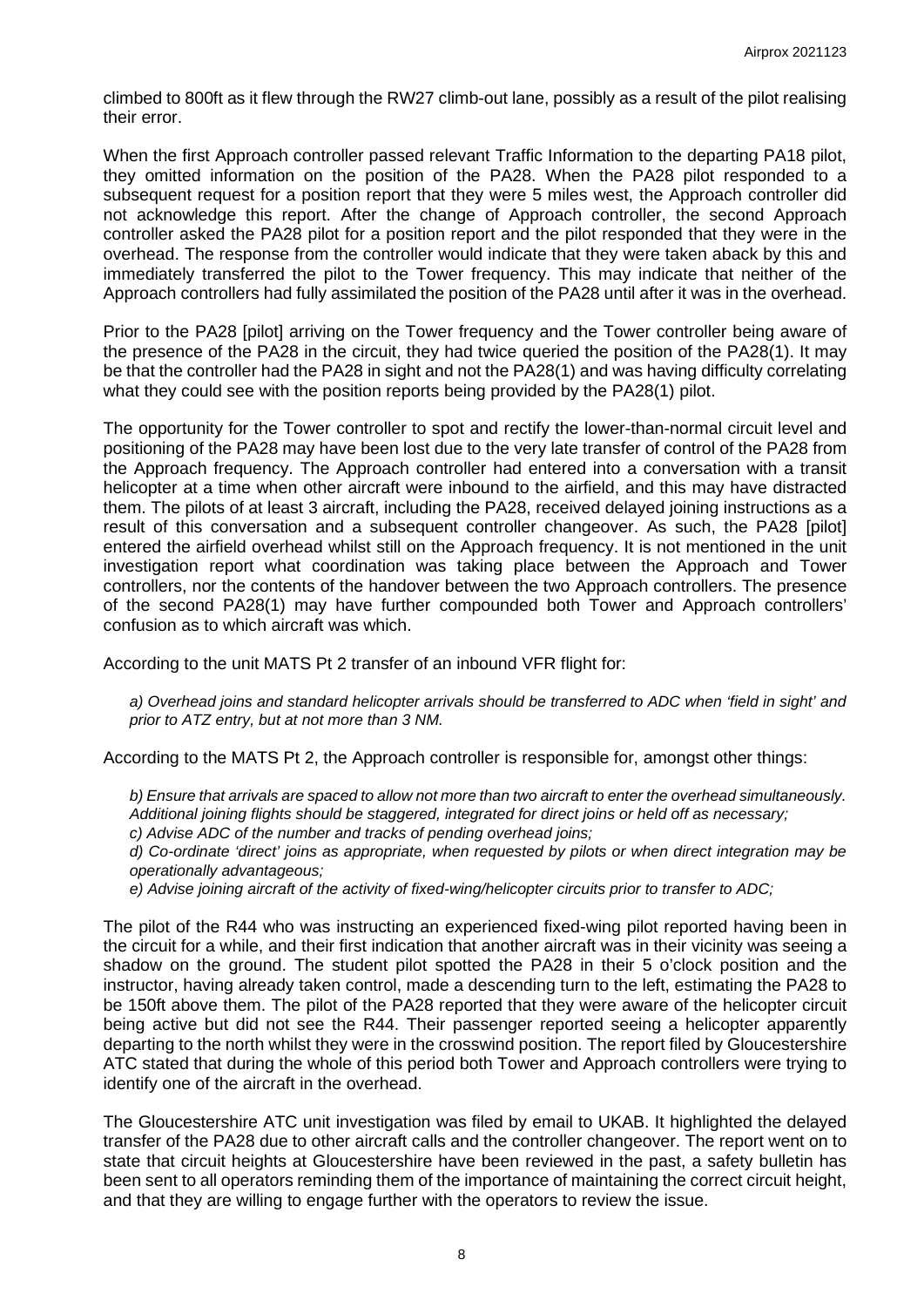# **Conclusion**

The pilot of the PA28 flew their circuit below the promulgated level, bringing them into much closer proximity to the R44 than would normally be expected by the pilot of the R44.

The sequencing and late transfer of the PA28 from Approach to Tower reduced the Tower controller's ability to correlate the positions of aircraft in the circuit, and their associated flight progress strips, with the positions of the aircraft as seen from the window.

Gloucestershire ATC is reminded of its obligations under Regulation (EU) 376/2014 as retained (and amended in UK domestic law) under the European Union (Withdrawal) Act 2018, Article 4, paragraphs 6(d) and 7, to submit a mandatory occurrence report, within 72 hours of when they are first made aware of an occurrence, and to conduct an analysis of the occurrence, in order to identify any safety hazards, followed by submission of follow up reports, in accordance with the 30 day and 3 month timescales contained in Article 11 of the regulation.

## **UKAB Secretariat**

The R44 and PA28 pilots shared an equal responsibility for collision avoidance and not to operate in such proximity to other aircraft as to create a collision hazard. [1](#page-8-0) An aircraft operated on or in the vicinity of an aerodrome shall conform with or avoid the pattern of traffic formed by other aircraft in operation. [2](#page-8-1)

## **Summary**

An Airprox was reported when an R44 and a PA28 flew into proximity in the Gloucestershire visual circuit at 1335Z on Tuesday 20<sup>th</sup> July 2021. Both pilots were operating under VFR in VMC and both pilots were in receipt of an ACS from Gloucester Tower.

## **PART B: SUMMARY OF THE BOARD'S DISCUSSIONS**

Information available consisted of reports from both pilots, radar photographs/video recordings, reports from the air traffic controllers involved and a report from the appropriate operating authority. Relevant contributory factors mentioned during the Board's discussions are highlighted within the text in bold, with the numbers referring to the Contributory Factors table displayed in Part C.

The Board first considered the actions of the R44 pilot and members noted that, at Gloucester, helicopter circuits are conducted without RT. The Board understood the rationale for reducing the number of calls made in 2 overlapping circuits, but observed that the lack of positional calls from pilots in the rotary-wing circuit could deny situational awareness to pilots in the fixed-wing circuit. In this instance, however, it was clear to the Board that the R44 pilot had not had any situational awareness of the presence of the PA28 (**CF8**) because the first that they knew of its position was when they sighted the shadow on the ground. The Board noted that the R44 instructor's view to the rear and right of the aircraft had been hindered by the aircraft's structure (**CF10**), albeit they would have been expecting fixed-wing aircraft to be out to their left, and agreed that this had led to the R44 pilot becoming concerned by the perceived proximity of the PA28 (**CF11**).

Turning to the actions of the PA28 pilot, the Board heard from a GA pilot member that the published circuit joining procedures<sup>[3](#page-8-2)</sup> are, in their view, very well written and describe in detail what is expected of pilots and what pilots can expect from ATC. The Board noted that the PA28 pilot had been speaking to the Approach controller and was waiting to be transferred to the Tower frequency as they approached the overhead of the airfield. Noting that the Approach controller was quite busy at the time, some pilot members wondered why the PA28 pilot did not change to the Tower frequency as they joined through the overhead, whilst controller members considered that the PA28 pilot had been correct in not

<span id="page-8-0"></span><sup>1</sup> (UK) SERA.3205 Proximity.

<span id="page-8-1"></span> $2$  (UK) SERA.3225 Operation on and in the Vicinity of an Aerodrome.

<span id="page-8-2"></span><sup>3</sup> <https://www.gloucestershireairport.co.uk/wp-content/uploads/2016/05/Guide-to-Flying.pdf>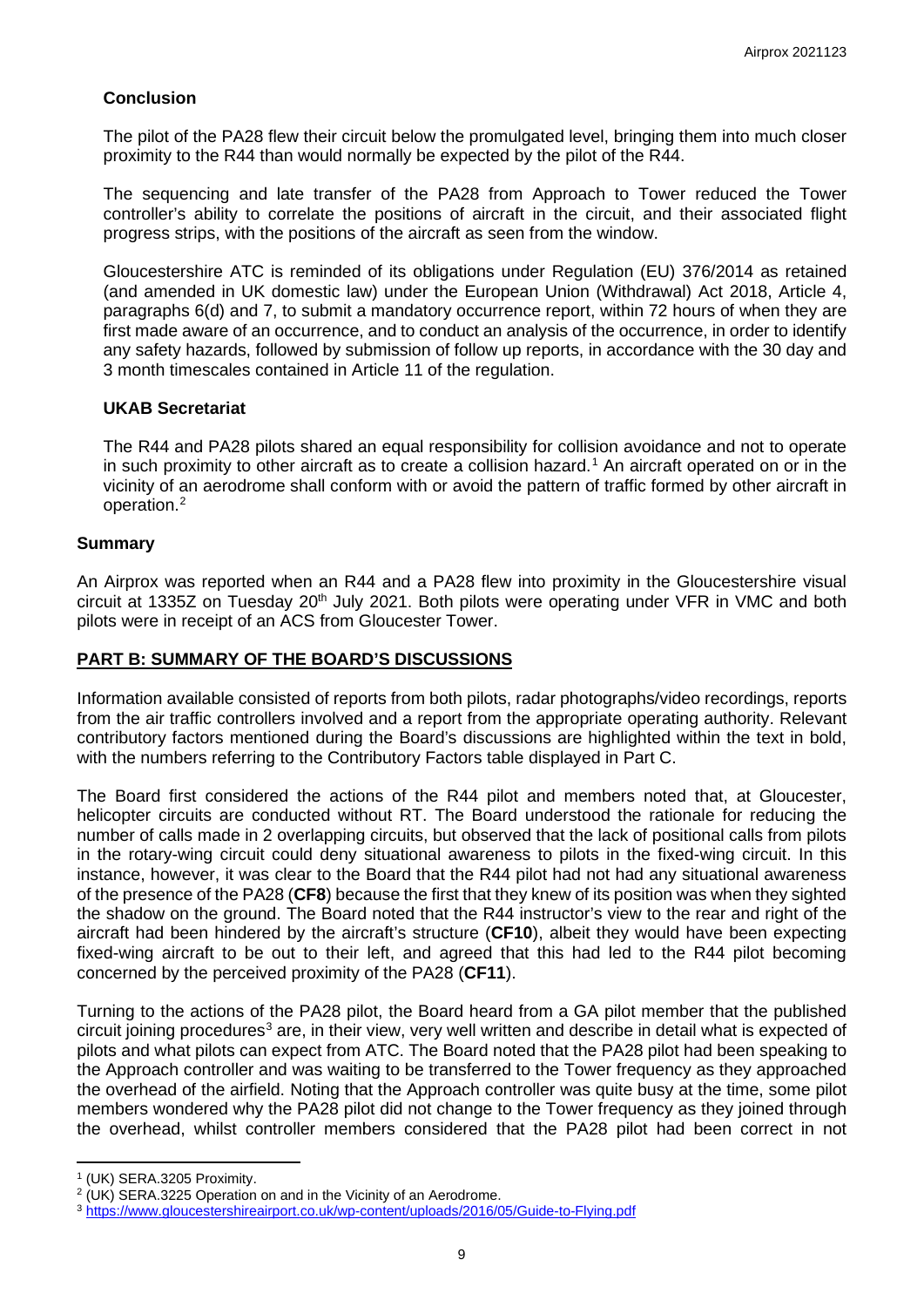changing frequency until instructed to do so by the Approach controller (although they agreed that the PA28 pilot might have been better served by prompting the controller for a frequency change prior to arrival in the overhead). The Board agreed that the PA28 pilot's entry into the visual circuit whilst still on the Approach frequency had been contributory to the Airprox (**CF7**). There then followed a lengthy discussion regarding the PA28 pilot's height-keeping in the circuit. It was clear to the Board that the PA28 pilot had been conscious of the importance of maintaining an accurate circuit height due to the possible conflictions with helicopter traffic in the rotary-wing circuit below. The Board noted that the PA28 pilot's height – taken from their Mode C readout – had reached as low as 700ft aal at one point, but that their height had been steady at 900ft aal in the minute leading up to the Airprox. Therefore, the Board considered that the PA28 pilot's height-keeping in the fixed-wing circuit had not been a contributory factor in this Airprox. However, the Board wished to highlight that the height-keeping requirements for PPL and CPL holders is +150ft, so it is possible that a fixed-wing pilot could be flying 100-150ft low while a rotary-wing pilot could be flying 100-150ft high; with only 250ft separating the fixed-wing and rotary-wing circuits at Gloucester, the Board felt that the local procedures for the separation of these circuits had been contributory to this Airprox (**CF6**). Members recalled another Airprox at Gloucester (Airprox number 2019192) which led to the Board making a safety Recommendation that '*Gloucester considers reviewing fixed-wing and rotary-wing circuit separation*.' It was noted that this Recommendation had been partially accepted, pending the outcome of an application for development of the north side of the airfield. Whilst the Board was unaware of the status of this potential development, members noted that, in the interim, Gloucester Airport had issued an advisory notice to pilots regarding the importance of height-keeping in the visual circuit. The Board judged that, considering the tolerances for PPL and CPL holders' height-keeping, this reliance of pilots flying an accurate height in the circuit (to more stringent requirements than their license demands) did not provide adequate mitigation against loss of separation. However, given that a Safety Recommendation had already been made in this regard, the Board stopped short of re-issuing a Recommendation but wished to encourage Gloucester Airport to revisit their circuit procedures in light of the north-side development. Returning to the specifics of this Airprox, the Board noted that the PA28 pilot had been passed information that the rotary-wing circuit had been active but, with helicopters operating without RT when in the circuit, the PA28 pilots situational awareness regarding the position of the R44 had only been generic (**CF8**). This had left the PA28 pilot relying on the see and avoid barrier for the detection of possible conflictions and members agreed that the PA28 pilot had not sighted the R44 in the circuit below them (**CF9**).

The Board then considered the actions of the Gloucester Approach and Tower controllers and noted that a handover of Approach controllers had been taking place as the PA28 pilot had been approaching the overhead of the airfield. The Board agreed that this had probably led the Approach controller to become distracted (**CF4**) and, although the PA28 pilot had made the requested 5NM radio call, this had not been acknowledged by the Approach controller. Therefore, the PA28 pilot had not been transferred to the Tower frequency at the prescribed distance from the airfield (**CF1**) and the Board felt that the timing of the Approach controller handover had been at an inopportune moment and had been contributory to the Airprox (**CF2**). Furthermore, the Board concluded that the late transfer of the PA28 pilot to the Tower frequency had, in turn, hampered the Tower controller's situational awareness regarding the position of the Airprox PA28 (**CF5**) because they had had a PA28 in sight but the positional calls from the other PA28 pilot (PA28(1)) – who had already been on the Tower frequency – had not equated to what the Tower controller could see in the visual circuit. Consequently, members agreed that the Tower controller had not detected the possible confliction between the R44 and the PA28 (**CF3**).

Finally, the Board considered the risk involved in this Airprox. Members noted that the R44 pilot had assessed the vertical separation to be in the order of 100ft but that the radar data had shown a vertical separation of 400ft. Notwithstanding the PA28 pilot had been flying slightly below the promulgated fixedwing circuit height, the Board agreed that this had been within the parameters required for a PPL holder and, in any case, the R44 pilot had also been flying lower than the maximum height for the rotary-wing circuit. Therefore, the Board agreed that, although safety had been degraded, there had been no risk of collision. Accordingly, the Board assigned a Risk Category C to this event.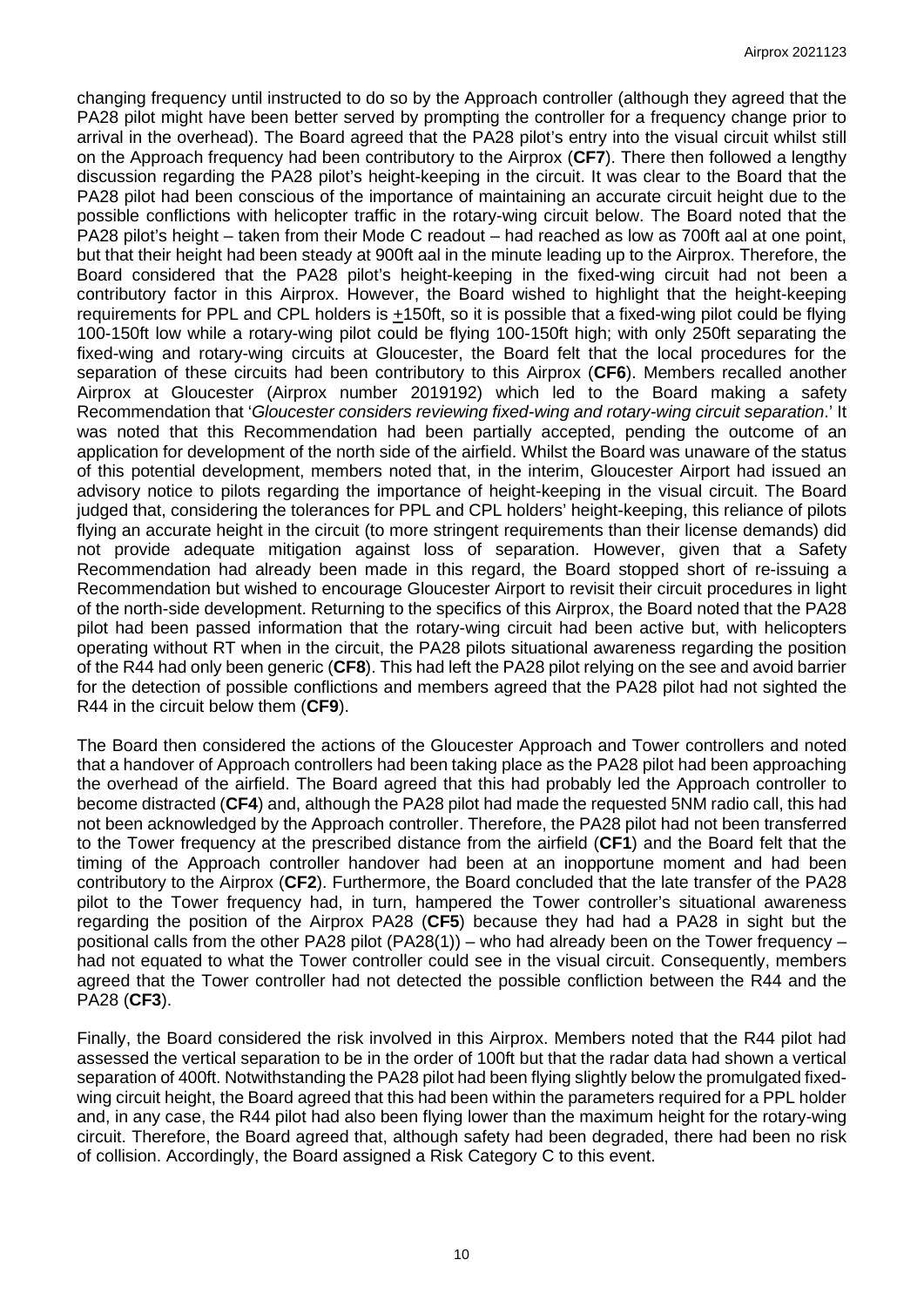# **PART C: ASSESSMENT OF CONTRIBUTORY FACTORS AND RISK**

## Contributory Factors:

|           | 2021123                                                             |                                                          |                                                                                                                                                  |                                                                                              |  |  |  |  |  |  |  |
|-----------|---------------------------------------------------------------------|----------------------------------------------------------|--------------------------------------------------------------------------------------------------------------------------------------------------|----------------------------------------------------------------------------------------------|--|--|--|--|--|--|--|
| <b>CF</b> | <b>Factor</b>                                                       | <b>Description</b>                                       | <b>ECCAIRS Amplification</b>                                                                                                                     | <b>UKAB Amplification</b>                                                                    |  |  |  |  |  |  |  |
|           | <b>Ground Elements</b>                                              |                                                          |                                                                                                                                                  |                                                                                              |  |  |  |  |  |  |  |
|           | <b>• Regulations, Processes, Procedures and Compliance</b>          |                                                          |                                                                                                                                                  |                                                                                              |  |  |  |  |  |  |  |
| 1         | <b>Human Factors</b>                                                | • ATM Regulatory<br>Deviation                            | An event involving a deviation from an<br>Air Traffic Management Regulation.                                                                     | Regulations and/or procedures<br>not fully complied with                                     |  |  |  |  |  |  |  |
|           | • Manning and Equipment                                             |                                                          |                                                                                                                                                  |                                                                                              |  |  |  |  |  |  |  |
| 2         | Organisational                                                      | • ATM Staffing and<br>Scheduling                         | An event related to the planning and<br>scheduling of ATM personnel                                                                              |                                                                                              |  |  |  |  |  |  |  |
|           | <b>.</b> Situational Awareness and Action                           |                                                          |                                                                                                                                                  |                                                                                              |  |  |  |  |  |  |  |
| 3         | <b>Human Factors</b>                                                | • Conflict Detection - Not<br>Detected                   | An event involving Air Navigation<br>Services conflict not being detected.                                                                       |                                                                                              |  |  |  |  |  |  |  |
| 4         | <b>Human Factors</b>                                                | • Task Monitoring                                        | Events involving an individual or a<br>crew/ team not appropriately<br>monitoring their performance of a task                                    | Controller engaged in other tasks                                                            |  |  |  |  |  |  |  |
| 5         | Contextual                                                          | • Traffic Management<br><b>Information Action</b>        | An event involving traffic management<br>information actions                                                                                     | The ground element had only<br>generic, late or no Situational<br>Awareness                  |  |  |  |  |  |  |  |
|           | <b>Flight Elements</b>                                              |                                                          |                                                                                                                                                  |                                                                                              |  |  |  |  |  |  |  |
|           | • Regulations, Processes, Procedures and Compliance                 |                                                          |                                                                                                                                                  |                                                                                              |  |  |  |  |  |  |  |
| 6         | Organisational                                                      | • Flight Operations<br>Documentation and<br>Publications | Flight Operations Documentation and<br><b>Publications</b>                                                                                       | Inadequate regulations or<br>procedures                                                      |  |  |  |  |  |  |  |
|           | <b>. Tactical Planning and Execution</b>                            |                                                          |                                                                                                                                                  |                                                                                              |  |  |  |  |  |  |  |
| 7         | • Communications by Flight<br><b>Human Factors</b><br>Crew with ANS |                                                          | An event related to the<br>communications between the flight<br>crew and the air navigation service.                                             | Pilot did not request appropriate<br>ATS service or communicate with<br>appropriate provider |  |  |  |  |  |  |  |
|           | • Situational Awareness of the Conflicting Aircraft and Action      |                                                          |                                                                                                                                                  |                                                                                              |  |  |  |  |  |  |  |
| 8         | Contextual                                                          | • Situational Awareness<br>and Sensory Events            | Events involving a flight crew's<br>awareness and perception of situations                                                                       | Pilot had no, late or only generic,<br><b>Situational Awareness</b>                          |  |  |  |  |  |  |  |
|           | • See and Avoid                                                     |                                                          |                                                                                                                                                  |                                                                                              |  |  |  |  |  |  |  |
| 9         | <b>Human Factors</b>                                                | • Monitoring of Other<br>Aircraft                        | Events involving flight crew not fully<br>monitoring another aircraft                                                                            | Non-sighting or effectively a non-<br>sighting by one or both pilots                         |  |  |  |  |  |  |  |
| 10        | <b>Human Factors</b>                                                | • Perception of Visual<br>Information                    | Events involving flight crew incorrectly<br>perceiving a situation visually and then<br>taking the wrong course of action or<br>path of movement | Pilot was concerned by the<br>proximity of the other aircraft                                |  |  |  |  |  |  |  |
| 11        | • Visual Impairment<br>Contextual                                   |                                                          | Events involving impairment due to an<br>inability to see properly                                                                               | One or both aircraft were<br>obscured from the other                                         |  |  |  |  |  |  |  |

Degree of Risk: C

#### Safety Barrier Assessment<sup>[4](#page-10-0)</sup>

In assessing the effectiveness of the safety barriers associated with this incident, the Board concluded that the key factors had been that:

# **Ground Elements:**

**Regulations, Processes, Procedures and Compliance** were assessed as **partially effective** because the Gloster Approach controller did not transfer the PA28 pilot to the Tower controller in time for the Tower controller to assimilate the position of the PA28.

<span id="page-10-0"></span><sup>&</sup>lt;sup>4</sup> The UK Airprox Board scheme for assessing the Availability, Functionality and Effectiveness of safety barriers can be found on the **UKAB Website**.